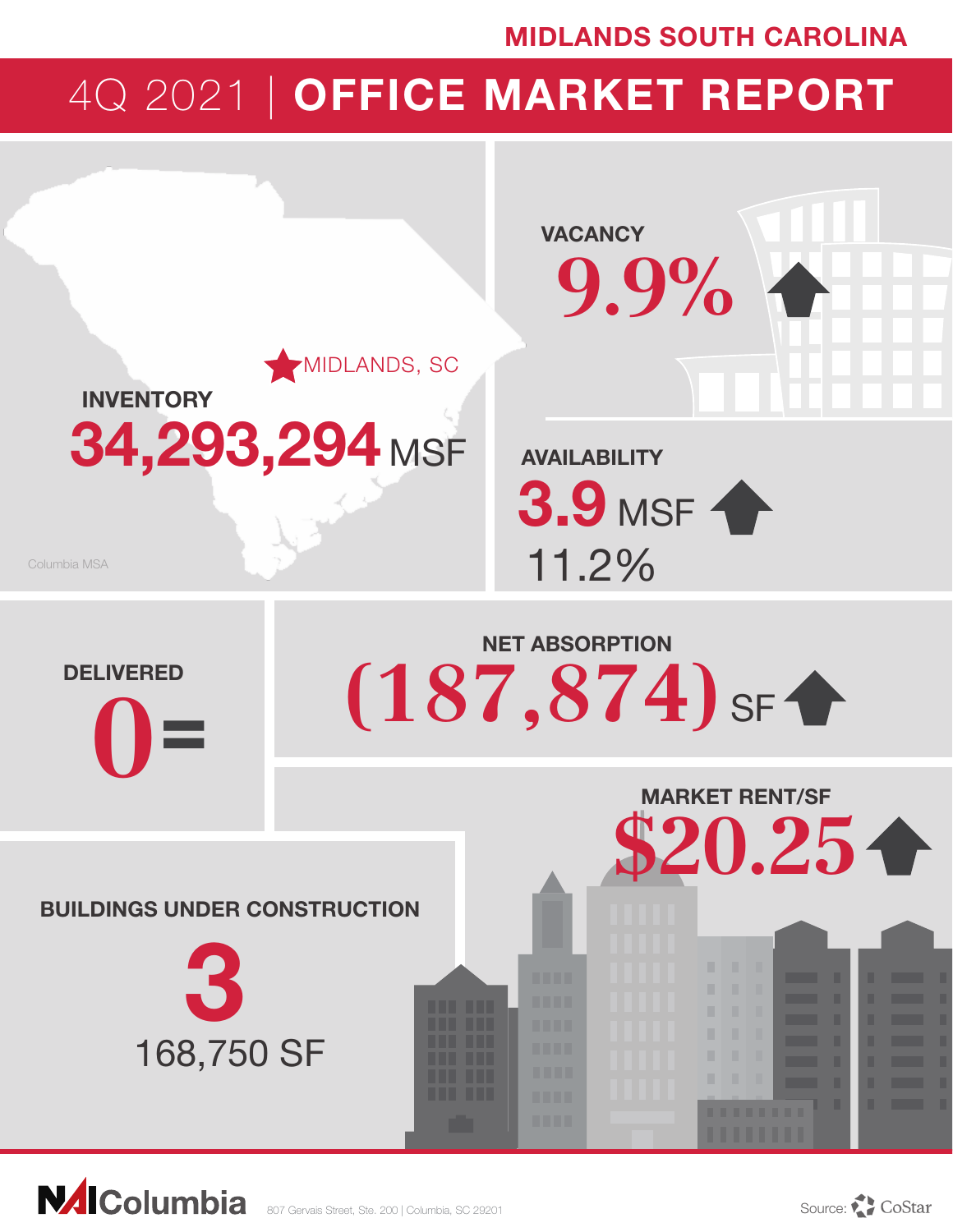# MIDLANDS SOUTH CAROLINA

# 4Q 2021 | OFFICE MARKET REPORT



### MIDLANDS MARKET REVIEW NOTABLE 4Q TRANSACTIONS

Move-outs and the economic disruption of 2020 and 2021 lifted vacancy rates in Columbia to about 10.0%. Long-term tenants in the government, healthcare, and higher education sectors comprise a large portion of the market's tenant profile and help keep occupancies in the metro relatively stable. Several of the largest leases signed so far in 2021 have been educationrelated tenants, including South Carolina Public Charter School's 31,000-SF lease on Barnwell Street (short-term lease) and South Carolina Technical College System's renewal of 23,000 SF on Executive Center Drive. Dot Charter School and ECPI University also renewed 20,000-SF leases.

## Source: CoStar







Jeff Hein, SIOR & Thomas Wyatt sold a 49,000 SF office building located within Synergy Business Park at 201 Executive Center Drive. The building sold for \$5.9 million



### LEASE

Peyton Bryant, CCIM & Ryan Causey leased 9,250 SF of medical office space located at 1333 Taylor Street in Downtown Columbia

SALE

Peyton Bryant, CCIM & Ryan Causey represented the buyer in purchasing 4,400 SF office building at 3030 Devine Street for \$1.05 million, off market

## MIDLANDS SC DEMOGRAPHICS